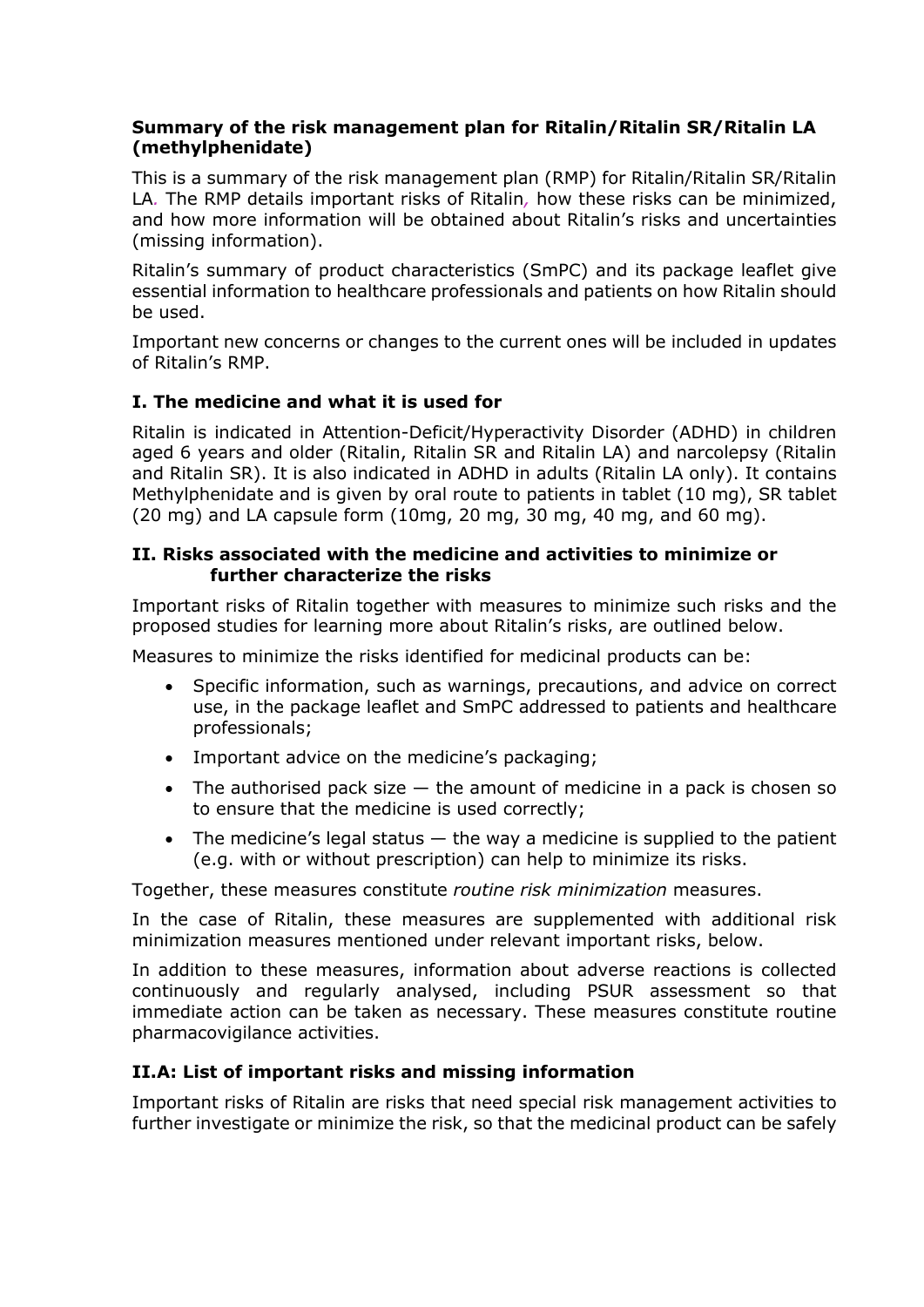taken. Important risks can be regarded as identified or potential. Identified risks are concerns for which there is sufficient proof of a link with the use of Ritalin. Potential risks are concerns for which an association with the use of this medicine is possible based on available data, but this association has not been established yet and needs further evaluation. Missing information refers to information on the safety of the medicinal product that is currently missing and needs to be collected (e.g. on the long-term use of the medicine).

| Important identified risks                | Serious Cardiovascular events  |
|-------------------------------------------|--------------------------------|
|                                           | Psychosis/mania                |
|                                           | <b>Verbal and Motoric tics</b> |
|                                           | Depression                     |
|                                           | Aggression                     |
|                                           | Drug abuse and drug dependence |
|                                           | Decreased rate of growth*      |
|                                           | Cerebrovascular disorders      |
|                                           | Neonatal toxicity**            |
| Important potential risks                 | Sexual maturation (delayed)*   |
|                                           | Suicidality                    |
|                                           | Withdrawal syndrome            |
| Missing information                       | Long-term effects              |
| * only relevant for pediatric populations |                                |
| ** only relevant for adult populations    |                                |

### **List of important risks and missing information (Adult and pediatric population)**

### **II B: Summary of important risks**

| <b>Table 1</b><br><b>Important identified risk: Serious cardiovascular events:</b><br><b>Arrhythmias</b> |  |                                                                                                                                                                                                                                                                                                                                                                                                                        |
|----------------------------------------------------------------------------------------------------------|--|------------------------------------------------------------------------------------------------------------------------------------------------------------------------------------------------------------------------------------------------------------------------------------------------------------------------------------------------------------------------------------------------------------------------|
| Evidence for linking<br>the risk to the<br>medicine                                                      |  | Current evidence is based on 336 Ritalin (258 serious<br>and 78 non-serious cases) and 33 Focalin (30 serious<br>and three non- serious) cases retrieved cumulatively<br>with no strong evidence for mechanism of action the<br>strength of evidence is considered weak.                                                                                                                                               |
| Risk factors and risk<br>groups                                                                          |  | Risk factors/groups include: idiopathic degeneration,<br>some illegal and prescribed drugs (e.g. amphetamines,<br>cocaine, beta-blockers, psychotropics and<br>sympathomimetics), hypothyroidism, advanced liver<br>disease, hypothermia, typhoid fever, brucellosis,<br>myocardial infarction, coronary spasm, acute infections,<br>blood chemistry imbalances, endocrine abnormalities,<br>history of heart attacks. |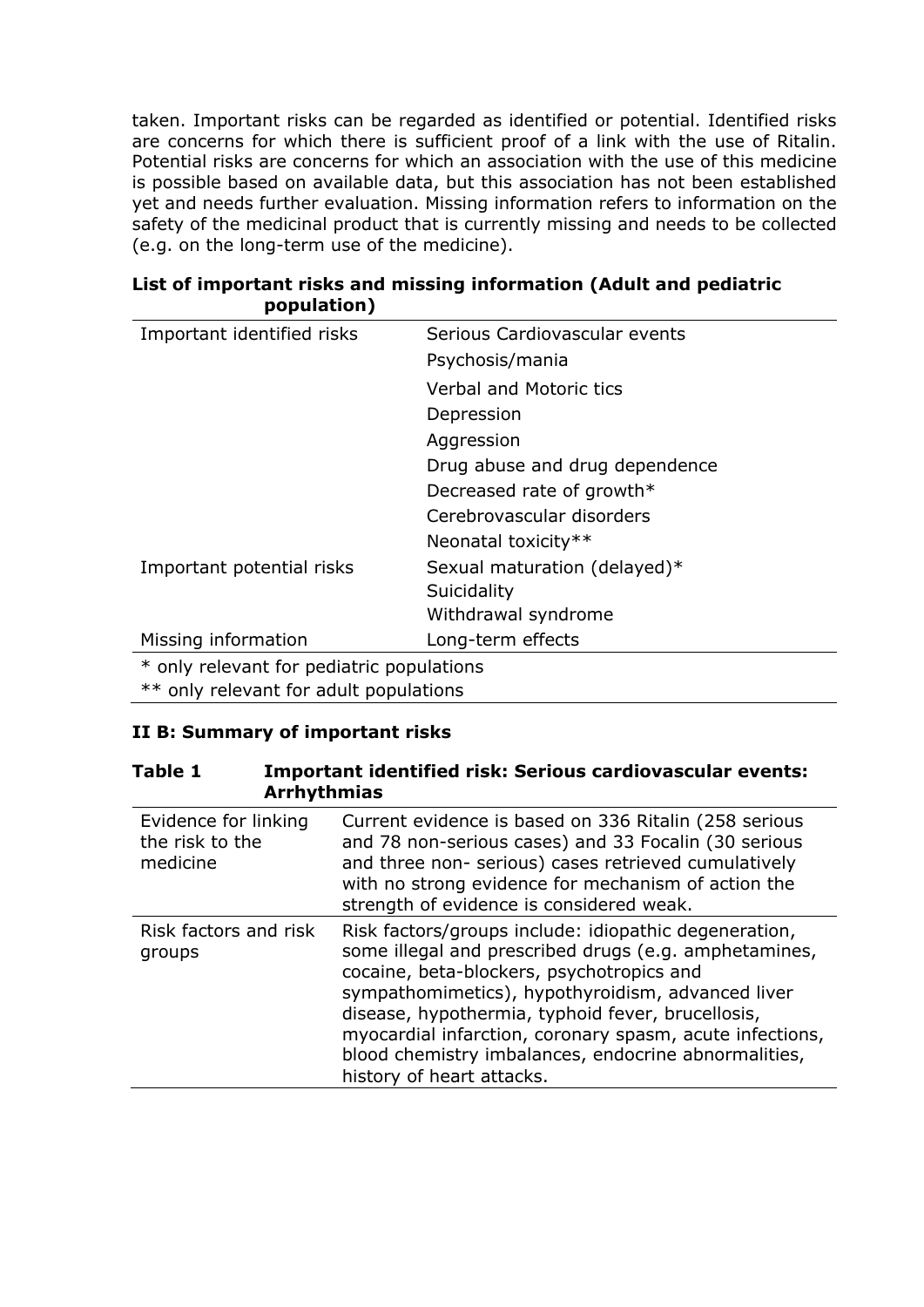|                                               | Arrhythmia may also occur during episodes of<br>vasovagal syncope, severe hypoxia, hypercapnia,<br>anemia and acute hypertension. |
|-----------------------------------------------|-----------------------------------------------------------------------------------------------------------------------------------|
| Risk minimization                             | Routine risk minimization measure                                                                                                 |
| measures                                      | SmPC: Contraindications (Section 4.3)                                                                                             |
|                                               | SmPC: Warning (Section 4.4)                                                                                                       |
|                                               | SmPC: Undesirable Effects (Section 4.8)                                                                                           |
|                                               | Additional risk minimization measures                                                                                             |
|                                               | Physicians' educational materials provided through a<br>MPH website                                                               |
| Additional<br>pharmacovigilance<br>activities | None                                                                                                                              |

### **Table 2 Important identified risk: Serious cardiovascular events: Arrhythmias (tachycardia)**

| Evidence for linking<br>the risk to the<br>medicine | Current evidence is based on 896 Ritalin (432 serious<br>and 464 non-serious cases) and 90 Focalin (54 serious,<br>36 non- serious cases) cases retrieved cumulatively<br>with potential mechanism and listedness, the strength<br>of evidence is considered strong.                                              |
|-----------------------------------------------------|-------------------------------------------------------------------------------------------------------------------------------------------------------------------------------------------------------------------------------------------------------------------------------------------------------------------|
| Risk factors and risk<br>groups                     | Known risk factors for tachycardia include: family<br>history of heart disease, congenital heart disorders,<br>cigarette smoking, coronary artery disease, heart<br>attack, diabetes, high cholesterol, high blood pressure,<br>drug/alcohol abuse, excess weight, high-fat diet,<br>sedentary lifestyle, stress. |
| Risk minimization                                   | Routine risk minimization measure                                                                                                                                                                                                                                                                                 |
| measures                                            | SmPC: Posology/Admin (Section 4.2)                                                                                                                                                                                                                                                                                |
|                                                     | SmPC: Warnings (Section 4.4)                                                                                                                                                                                                                                                                                      |
|                                                     | SmPC: Undesirable Effects (Section 4.8)                                                                                                                                                                                                                                                                           |
|                                                     | Additional risk minimization measures                                                                                                                                                                                                                                                                             |
|                                                     | Physicians' educational materials provided through a<br>MPH website                                                                                                                                                                                                                                               |
| Additional<br>pharmacovigilance<br>activities       | None                                                                                                                                                                                                                                                                                                              |

# **Table 3 Important identified risk: Serious cardiovascular events: Sudden death**

| Evidence for linking | Current evidence is based on 37 Ritalin (all serious) and |
|----------------------|-----------------------------------------------------------|
| the risk to the      | a single Focalin case (serious) retrieved cumulatively    |
| medicine             | with no strong evidence for mechanism of action the       |
|                      | strength of evidence is considered weak.                  |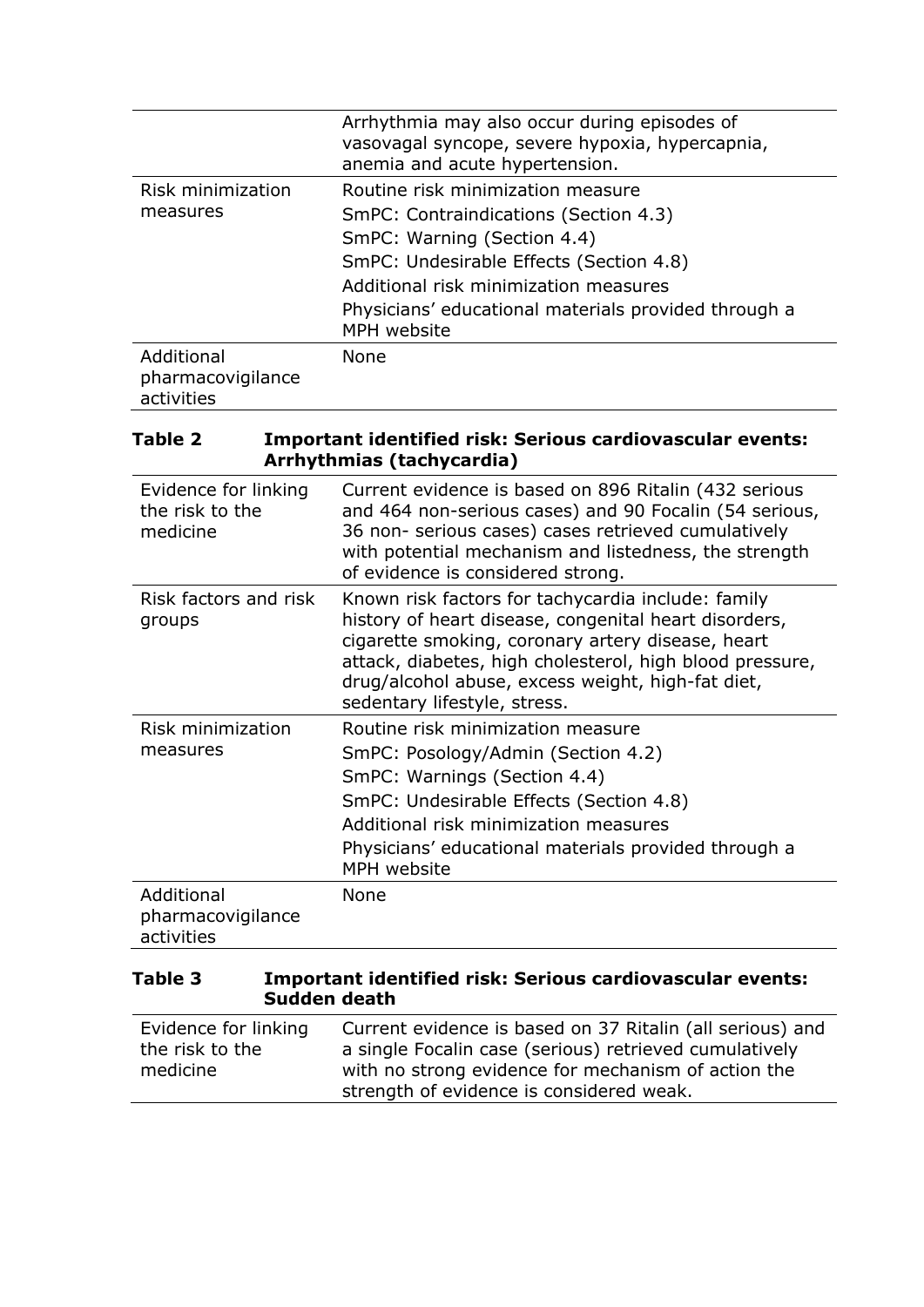| Risk factors and risk<br>groups               | The incidence rates for SCD increases with age and it<br>was found to be higher in males than females in all age<br>groups and populations. Known risk factors for<br>cardiovascular disease include cigarette smoking,<br>hypertension, physical inactivity, obesity, dyslipidemia,<br>hyperinsulinemia, homocysteinemia and poor nutrition. |
|-----------------------------------------------|-----------------------------------------------------------------------------------------------------------------------------------------------------------------------------------------------------------------------------------------------------------------------------------------------------------------------------------------------|
| Risk minimization                             | Routine risk minimization measure                                                                                                                                                                                                                                                                                                             |
| measures                                      | SmPC: Contraindications (Section 4.3)                                                                                                                                                                                                                                                                                                         |
|                                               | SmPC: Warnings (Section 4.4)                                                                                                                                                                                                                                                                                                                  |
|                                               | SmPC: Interactions (Section 4.5)                                                                                                                                                                                                                                                                                                              |
|                                               | SmPC: Undesirable Effects (Section 4.8)                                                                                                                                                                                                                                                                                                       |
|                                               | Additional risk minimization measures                                                                                                                                                                                                                                                                                                         |
|                                               | Physicians' educational materials provided through a<br>MPH website                                                                                                                                                                                                                                                                           |
| Additional<br>pharmacovigilance<br>activities | None                                                                                                                                                                                                                                                                                                                                          |

| Table 4                                             | Important identified risk: Serious cardiovascular events:<br><b>Ischemic cardiac events</b>                                                                                                                                                                                                     |
|-----------------------------------------------------|-------------------------------------------------------------------------------------------------------------------------------------------------------------------------------------------------------------------------------------------------------------------------------------------------|
| Evidence for linking<br>the risk to the<br>medicine | Current evidence is based on 231 Ritalin (182 serious<br>and 49 non-serious cases) and eight Focalin (seven<br>serious and one non-serious) cases retrieved<br>cumulatively with no strong evidence for mechanism of<br>action and unlistedness, the strength of evidence is<br>considered weak |
| Risk factors and risk<br>groups                     | Risk factors include: hypertension, cigarette smoking,<br>diabetes, high fat diet, high cholesterol, obesity, and<br>personal or family history of heart attack, angina,<br>atherosclerosis or other coronary artery diseases.                                                                  |
| Risk minimization<br>measures                       | Routine risk minimization measure<br>SmPC: Contraindications (Section 4.3)<br>SmPC: Warning (Section 4.4)<br>SmPC: Undesirable Effects (Section 4.8)<br>Additional risk minimization measures<br>Physicians' educational materials provided through a<br>MPH website                            |
| Additional<br>pharmacovigilance<br>activities       | None                                                                                                                                                                                                                                                                                            |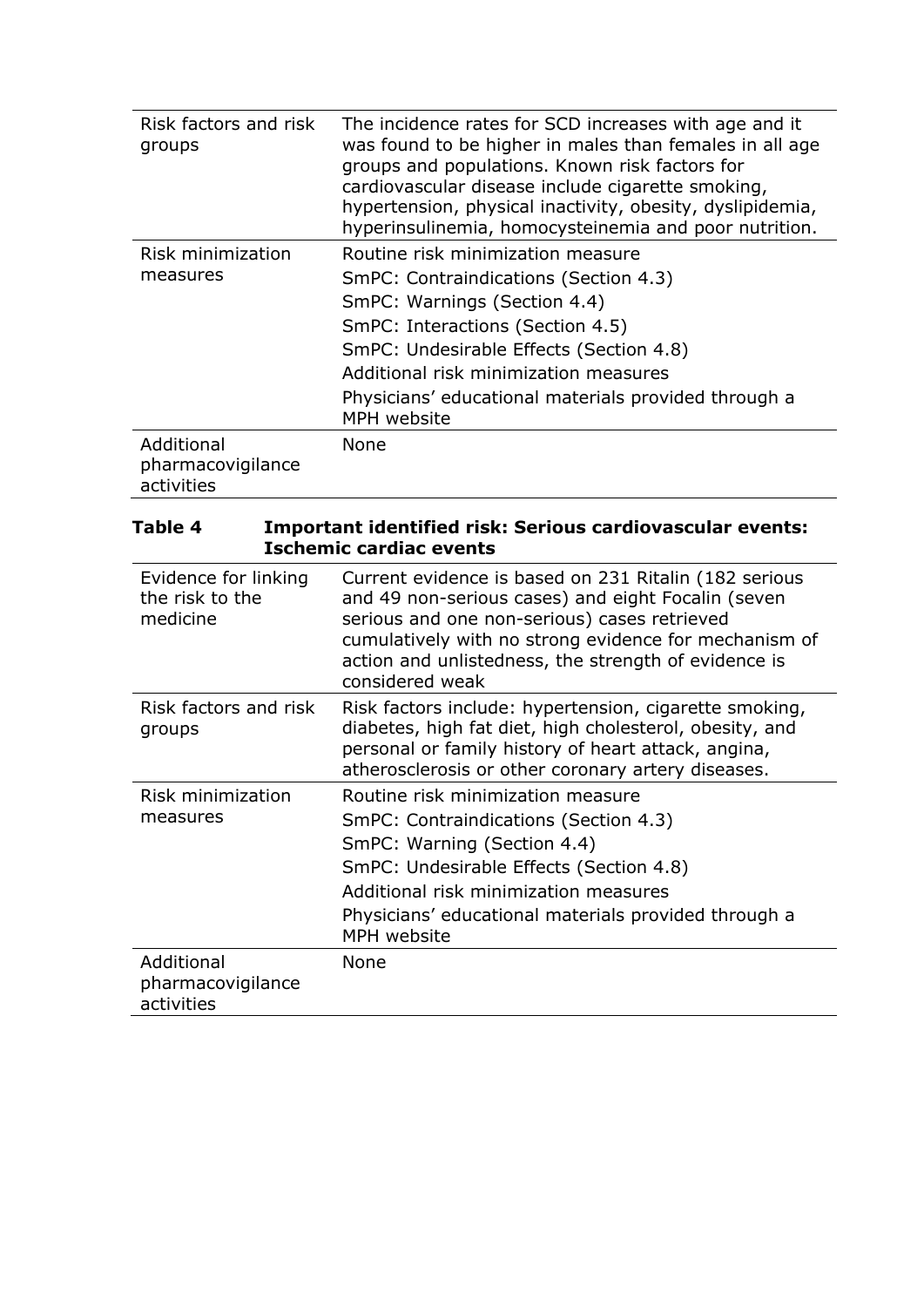| Evidence for linking<br>the risk to the<br>medicine | Current evidence is based on 36 Ritalin (34 serious and<br>two non-serious) cases and one serious Focalin case<br>retrieved cumulatively with potential mechanism the<br>strength of evidence is considered weak.                                                                                                                                                                                                                                                                                                                                                                                                                                  |
|-----------------------------------------------------|----------------------------------------------------------------------------------------------------------------------------------------------------------------------------------------------------------------------------------------------------------------------------------------------------------------------------------------------------------------------------------------------------------------------------------------------------------------------------------------------------------------------------------------------------------------------------------------------------------------------------------------------------|
| Risk factors and risk<br>groups                     | •A family history of cardiomyopathy, heart failure, or<br>sudden cardiac arrest (SCA)<br>•A disease or condition that can lead to<br>cardiomyopathy, such as coronary heart disease, heart<br>attack, or a viral infection that inflames the heart<br>muscle<br>•Diabetes or other metabolic diseases, or severe<br>obesity<br>•Diseases that can damage the heart, such as<br>hemochromatosis, sarcoidosis, or amyloidosis<br>•Long-term alcoholism<br>•Long-term high blood pressure<br>Primarily due to genetic defects or secondarily as a<br>consequence of multiple factors (infections, toxins,<br>alcohol, drugs, metals, autoimmune, etc. |
| Risk minimization<br>measures                       | Routine risk minimization measure<br>none<br>Additional risk minimization measures<br>none                                                                                                                                                                                                                                                                                                                                                                                                                                                                                                                                                         |
| Additional<br>pharmacovigilance<br>activities       | None                                                                                                                                                                                                                                                                                                                                                                                                                                                                                                                                                                                                                                               |

### **Table 5 Important identified risk: Serious cardiovascular events: Cardiomyopathy**

| Table 6 | Important identified risk: Psychosis/mania |
|---------|--------------------------------------------|
|         |                                            |

| Evidence for linking<br>the risk to the<br>medicine | Current evidence is based on 2,376 Ritalin (1,058)<br>serious and 1,318 non-serious cases) and 382 Focalin<br>(112 serious, 270 non-serious cases) cases retrieved<br>cumulatively with potential mechanism and listedness,<br>the strength of evidence is considered strong.                                                                                                                                                             |
|-----------------------------------------------------|-------------------------------------------------------------------------------------------------------------------------------------------------------------------------------------------------------------------------------------------------------------------------------------------------------------------------------------------------------------------------------------------------------------------------------------------|
| Risk factors and risk<br>groups                     | Risk factors include family history, perinatal<br>complications, early parental separation,<br>institutionalization, poor family function, other<br>medications (e.g. steroids, anticholinergic drugs), illegal<br>drugs, abuse, and alcohol dependence. Patients<br>exhibiting emotional liability, social anxiety, social<br>withdrawal, passivity, poor peer relations, and<br>disruptive and aggressive behavior may also be at risk. |
| Risk minimization<br>measures                       | Routine risk minimization measure<br>SmPC: Posology/Admin (Section 4.2)                                                                                                                                                                                                                                                                                                                                                                   |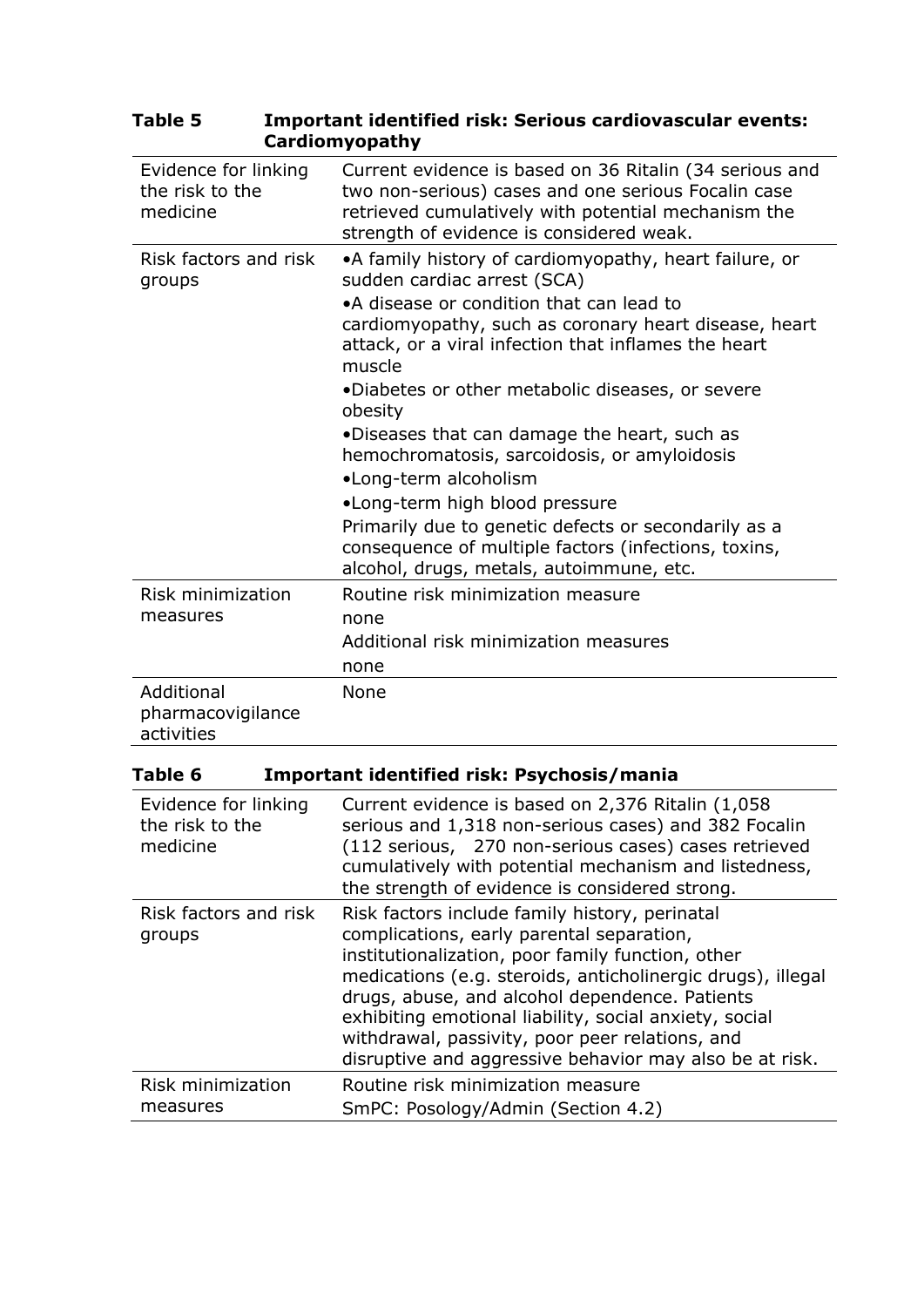|                                 | SmPC: Contraindications (Section 4.3)<br>SmPC: Warnings (Section 4.4)<br>SmPC Undesirable Effects (Section 4.8)<br>Additional risk minimization measures<br>Physicians' educational materials provided through a                                                                                                                                                                                                                                                          |
|---------------------------------|---------------------------------------------------------------------------------------------------------------------------------------------------------------------------------------------------------------------------------------------------------------------------------------------------------------------------------------------------------------------------------------------------------------------------------------------------------------------------|
| Additional<br>pharmacovigilance | MPH website<br>None                                                                                                                                                                                                                                                                                                                                                                                                                                                       |
| activities                      |                                                                                                                                                                                                                                                                                                                                                                                                                                                                           |
| Table 7                         | <b>Important identified risk: Verbal and motoric tics</b>                                                                                                                                                                                                                                                                                                                                                                                                                 |
| Evidence for linking            | <b>Verbal and motoric tics</b>                                                                                                                                                                                                                                                                                                                                                                                                                                            |
| the risk to the<br>medicine     | Current evidence is based on 651 Ritalin (195 serious<br>and 456 non-serious cases) and 105 Focalin (28<br>serious, 77 non- serious cases) cases retrieved<br>cumulatively with known potential mechanism and<br>listedness, the strength of evidence is considered<br>strong.                                                                                                                                                                                            |
|                                 | <b>Repetitive behaviours</b>                                                                                                                                                                                                                                                                                                                                                                                                                                              |
|                                 | Current evidence is based on 153 Ritalin (64 serious<br>and 89 non-serious cases) and 21 Focalin (seven<br>serious and 14 non- serious) cases retrieved<br>cumulatively with no strong evidence for mechanism of<br>action in humans and unlistedness (listed under<br>additional adverse reactions reported with other<br>methylphenidate containing products), potential<br>mechanism and as the event is unlistedness, the<br>strength of evidence is considered weak. |
| Risk factors and risk           | <b>Verbal and motoric tics</b>                                                                                                                                                                                                                                                                                                                                                                                                                                            |
| groups                          | Tourette's syndrome, tics and dystonias – familial<br>occurrence, previous head trauma, environmental<br>factors.                                                                                                                                                                                                                                                                                                                                                         |
|                                 | <b>Repetitive behaviours</b>                                                                                                                                                                                                                                                                                                                                                                                                                                              |
|                                 | Factors believed to be positively associated with this<br>condition include: being female, black, not working for<br>pay, a history of alcohol consumption, affective or<br>phobic disorders, and undesirable life events.                                                                                                                                                                                                                                                |
| Risk minimization               | Routine risk minimization measure                                                                                                                                                                                                                                                                                                                                                                                                                                         |
| measures                        | SmPC: Warnings (Section 4.4)                                                                                                                                                                                                                                                                                                                                                                                                                                              |
|                                 | SmPC: Undesirable Effects (Section 4.8) except<br>dystonias                                                                                                                                                                                                                                                                                                                                                                                                               |
|                                 | Additional risk minimization measures                                                                                                                                                                                                                                                                                                                                                                                                                                     |
|                                 | Physicians' educational materials provided through a<br>MPH website                                                                                                                                                                                                                                                                                                                                                                                                       |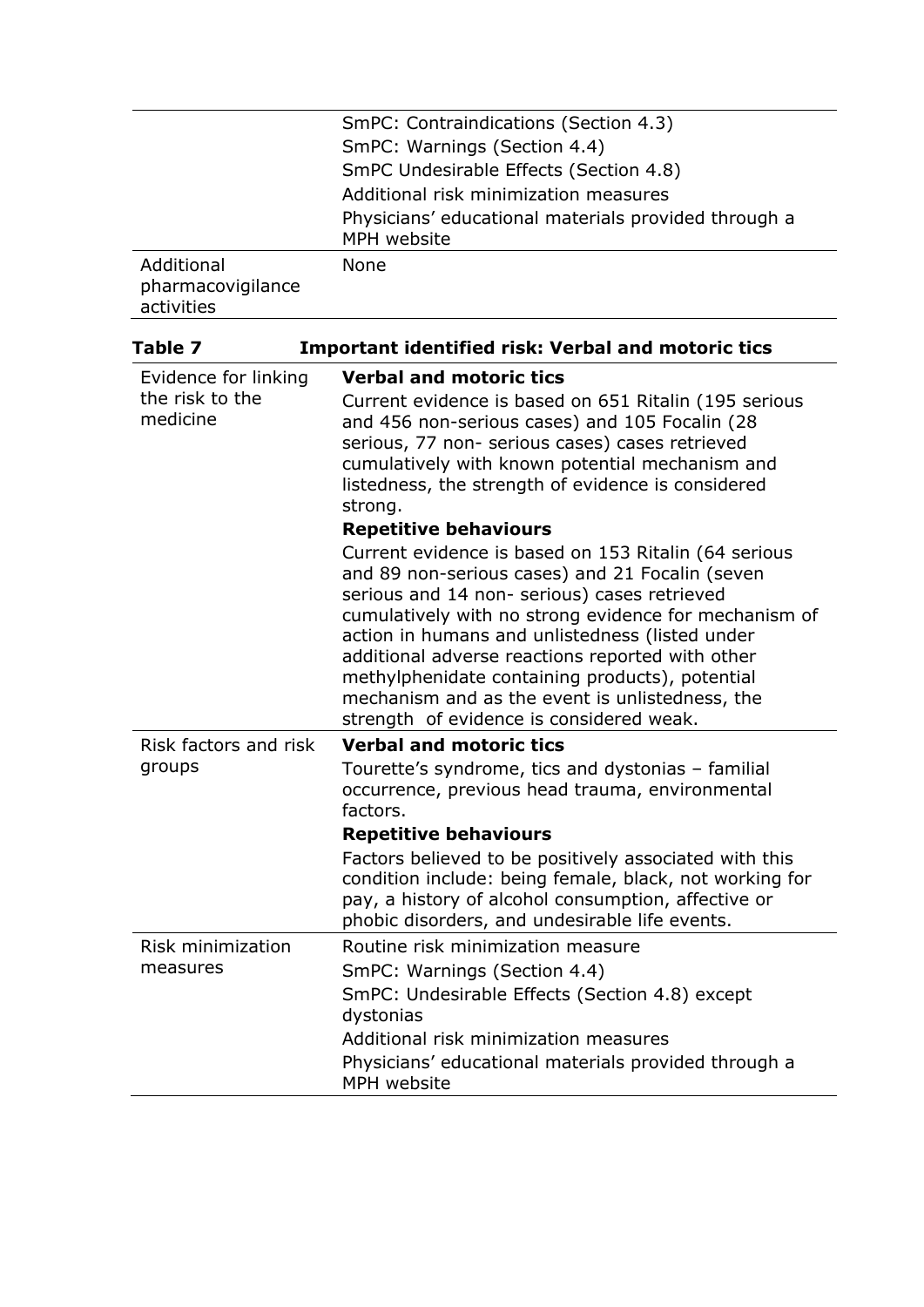Additional pharmacovigilance activities None

| Table 8                                             | <b>Important identified risk: Depression</b>                                                                                                                                                                                                                                                    |
|-----------------------------------------------------|-------------------------------------------------------------------------------------------------------------------------------------------------------------------------------------------------------------------------------------------------------------------------------------------------|
| Evidence for linking<br>the risk to the<br>medicine | Current evidence is based on 1097 Ritalin (522 serious<br>and 575 non-serious cases) and 441 Focalin (101<br>serious, 340 non- serious cases) cases retrieved<br>cumulatively. Based on the unclear mechanism of action<br>and unlistedness, the strength of evidence is considered<br>as weak. |
| Risk factors and risk<br>groups                     | Risk factors for depression include: predisposing genetic<br>factors, gender, environmental stressors, poor social<br>support, childhood sexual abuse, other psychiatric<br>illness, substance abuse and trauma.                                                                                |
| Risk minimization<br>measures                       | Routine risk minimization measure<br>SmPC: Contraindications (Section 4.3)<br>SmPC: Warnings (Section 4.4)<br>SmPC: Undesirable Effects (Section 4.8)<br>Additional risk minimization measures<br>Physicians' educational materials provided through a<br>MPH website                           |
| Additional<br>pharmacovigilance<br>activities       | None                                                                                                                                                                                                                                                                                            |

# **Table 9 Important identified risk: Aggression**

| Evidence for linking<br>the risk to the<br>medicine | <b>Aggression</b><br>Current evidence is based on 1184 Ritalin (345 serious<br>and 839 non-serious cases) and 162 Focalin (41<br>serious, 121 non- serious cases) cases retrieved<br>cumulatively. The unclear mechanism of action and<br>unlistedness, the strength of evidence is considered as<br>weak. |
|-----------------------------------------------------|------------------------------------------------------------------------------------------------------------------------------------------------------------------------------------------------------------------------------------------------------------------------------------------------------------|
|                                                     | <b>Hostility</b>                                                                                                                                                                                                                                                                                           |
|                                                     | Current evidence is based on six Ritalin (three serious<br>and three non-serious cases) and four Focalin (two<br>serious and two non-serious cases) cases retrieved<br>cumulatively with unknown potential mechanism and as<br>event is unlisted, strength of evidence is considered<br>weak               |
| Risk factors and risk<br>groups                     | <b>Aggression</b>                                                                                                                                                                                                                                                                                          |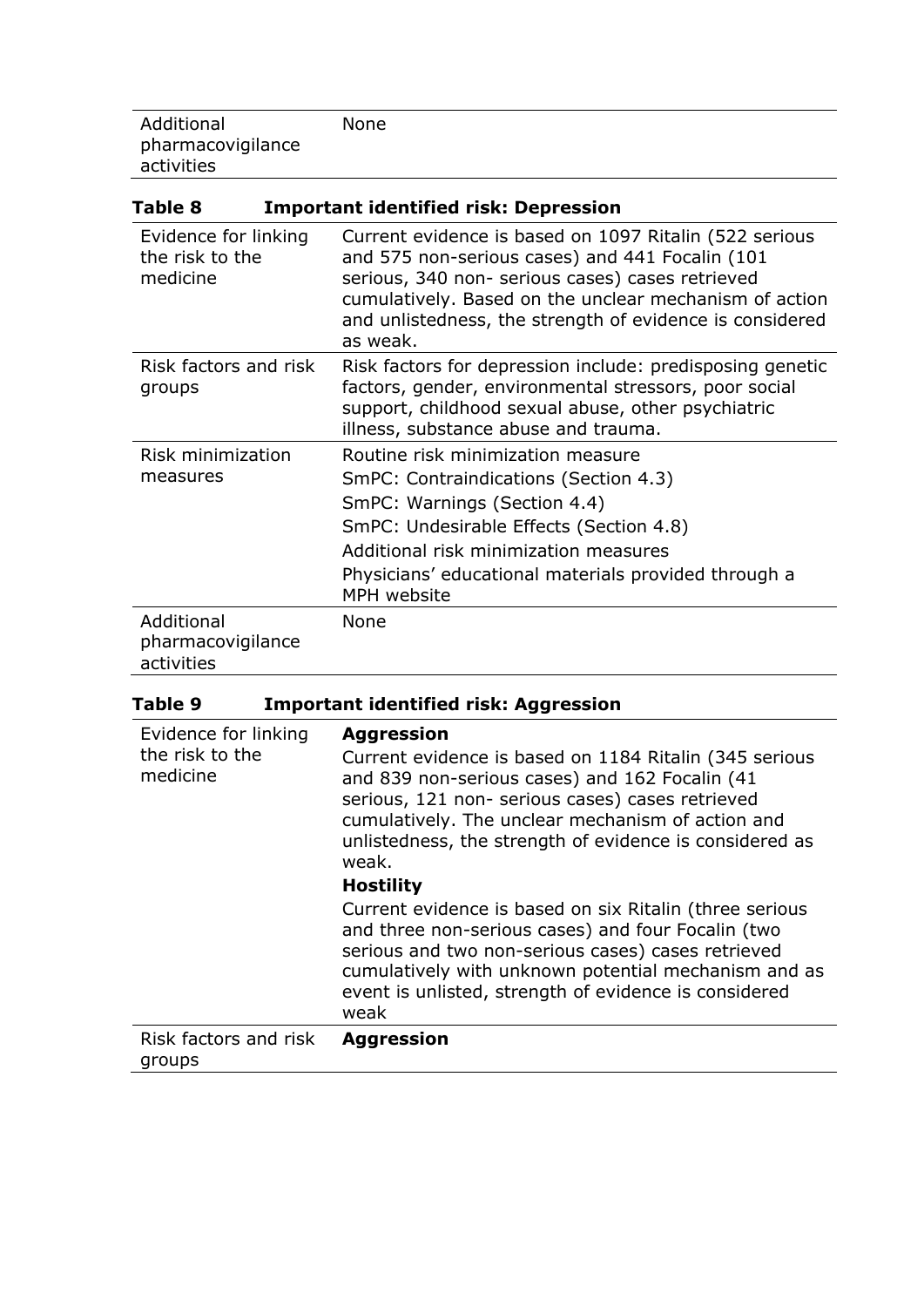|                                               | ADHD may have associated features which can be<br>categorized as aggressive behavior. Such features or<br>behaviors may include temper outbursts, low frustration<br>tolerance, bossiness, stubbornness, antagonistic<br>relationships, blurting out inappropriate comments,<br>grabbing objects from others and other troublesome<br>impulsive behaviors.<br>In the review of the cumulative data, it was noted that<br>several of the reported cases could be attributed to the<br>underlying condition of ADHD, its associated psychiatric<br>co-morbidities, listed AEs such as psychotic reactions,<br>and concomitant medications. It is possible that co-<br>morbid pre-existing psychiatric diagnoses may have<br>gone unrecognized and were not included in the case<br>reports.<br><b>Hostility</b><br>Risk factors include: sex (male gender), lower |
|-----------------------------------------------|-----------------------------------------------------------------------------------------------------------------------------------------------------------------------------------------------------------------------------------------------------------------------------------------------------------------------------------------------------------------------------------------------------------------------------------------------------------------------------------------------------------------------------------------------------------------------------------------------------------------------------------------------------------------------------------------------------------------------------------------------------------------------------------------------------------------------------------------------------------------|
|                                               | education, race (blacks) and age (the young). ADHD<br>may have associated features which can be categorized<br>as hostile behavior.                                                                                                                                                                                                                                                                                                                                                                                                                                                                                                                                                                                                                                                                                                                             |
| Risk minimization                             | Routine risk minimization measure                                                                                                                                                                                                                                                                                                                                                                                                                                                                                                                                                                                                                                                                                                                                                                                                                               |
| measures                                      | SmPC: Warnings (Section 4.4)<br>SmPC: Undesirable Effects (Section 4.8) except hostility                                                                                                                                                                                                                                                                                                                                                                                                                                                                                                                                                                                                                                                                                                                                                                        |
|                                               | and dystonia                                                                                                                                                                                                                                                                                                                                                                                                                                                                                                                                                                                                                                                                                                                                                                                                                                                    |
|                                               | Additional risk minimization measures                                                                                                                                                                                                                                                                                                                                                                                                                                                                                                                                                                                                                                                                                                                                                                                                                           |
|                                               | Physicians' educational materials provided through a<br>MPH website                                                                                                                                                                                                                                                                                                                                                                                                                                                                                                                                                                                                                                                                                                                                                                                             |
| Additional<br>pharmacovigilance<br>activities | None                                                                                                                                                                                                                                                                                                                                                                                                                                                                                                                                                                                                                                                                                                                                                                                                                                                            |

| Important identified risk: Drug abuse and drug dependence<br>Table 10 |
|-----------------------------------------------------------------------|
|-----------------------------------------------------------------------|

| Evidence for linking<br>the risk to the<br>medicine | Drug abuse and drug dependence<br>Current evidence is based on 1640 Ritalin (1196 serious<br>and 444 non-serious) cases and 92 Focalin (60 serious<br>and 32 non-serious) cases retrieved cumulatively with<br>potential mechanism and listedness, the strength of<br>evidence is considered weak. |
|-----------------------------------------------------|----------------------------------------------------------------------------------------------------------------------------------------------------------------------------------------------------------------------------------------------------------------------------------------------------|
|                                                     | <b>Diversion</b>                                                                                                                                                                                                                                                                                   |
|                                                     | Current evidence is based on nine Ritalin (five serious<br>and four non-serious) cases and five non-serious<br>Focalin cases retrieved cumulatively with potential<br>mechanism and unlistedness, the strength of evidence<br>is considered weak.                                                  |
| Risk factors and risk<br>groups                     | Drug abuse and drug dependence                                                                                                                                                                                                                                                                     |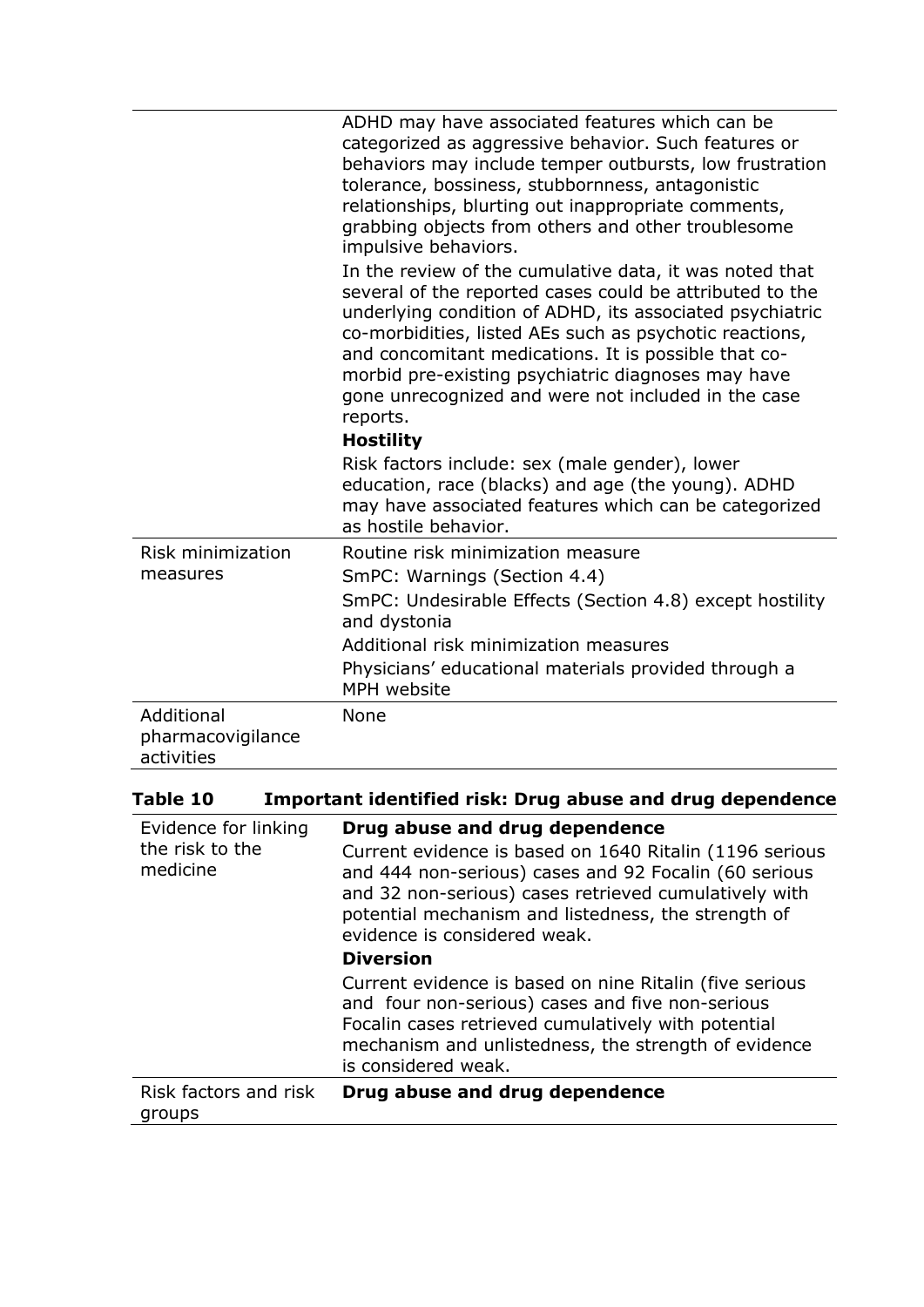|                                               | Risk factors for drug abuse and dependence include:<br>drug availability, peer pressure, cultural factors,<br>governmental policies, genetic disposition, personality<br>disorder, family disruption and dependence problems,<br>social deprivation, depression and suicidal behavior.<br>ADHD is a risk factor for drug abuse and drug<br>dependence. |
|-----------------------------------------------|--------------------------------------------------------------------------------------------------------------------------------------------------------------------------------------------------------------------------------------------------------------------------------------------------------------------------------------------------------|
|                                               | Late initiation of stimulant medication prescription (i.e.<br>secondary school age vs. elementary school age) is<br>associated with a higher risk of drug abuse.                                                                                                                                                                                       |
|                                               | <b>Diversion</b>                                                                                                                                                                                                                                                                                                                                       |
|                                               | In adult patients, the risk of MPH diversion is associated<br>with age of first prescription (younger) and MPH<br>misuse.                                                                                                                                                                                                                              |
| Risk minimization<br>measures                 | SmPC: Posology/Admin (Section 4.2)<br>SmPC: Warning (Section 4.4)<br>SmPC: Undesirable effects (Section 4.8)<br>Additional risk minimization measures<br>Physicians' educational materials provided through a<br>MPH website                                                                                                                           |
| Additional<br>pharmacovigilance<br>activities | None                                                                                                                                                                                                                                                                                                                                                   |

# **Table 11 Important identified risk: Decreased rate of growth**

| Evidence for linking<br>the risk to the<br>medicine | Decreased rate of growth<br>Current evidence is based on 152 Ritalin (95 serious<br>and 57 non-serious cases) and 19 Focalin (9 serious, 10<br>non- serious cases) cases retrieved cumulatively with<br>potential mechanism and listedness, the strength of<br>evidence is considered strong.<br><b>Effects on Final height</b><br>Current evidence is based on 11 Ritalin (three serious |
|-----------------------------------------------------|-------------------------------------------------------------------------------------------------------------------------------------------------------------------------------------------------------------------------------------------------------------------------------------------------------------------------------------------------------------------------------------------|
|                                                     | and eight non- serious cases) and one Focalin case<br>(non-serious case) retrieved cumulatively with<br>potential mechanism and as the event is unlisted, the<br>strength of evidence is considered weak.                                                                                                                                                                                 |
| Risk factors and risk                               | Decreased rate of growth                                                                                                                                                                                                                                                                                                                                                                  |
| groups                                              | Not known.                                                                                                                                                                                                                                                                                                                                                                                |
|                                                     | <b>Effects on Final height</b>                                                                                                                                                                                                                                                                                                                                                            |
|                                                     | Risk factor include: hormonal imbalances, nutrition,<br>infection, psychosocial stress, food contaminants,<br>pollutants and chondrodysplasia, zinc and protein<br>deficiency                                                                                                                                                                                                             |
| Risk minimization                                   | Routine risk minimization measure                                                                                                                                                                                                                                                                                                                                                         |
| measures                                            | SmPC: Posology/Admin (Section 4.2)                                                                                                                                                                                                                                                                                                                                                        |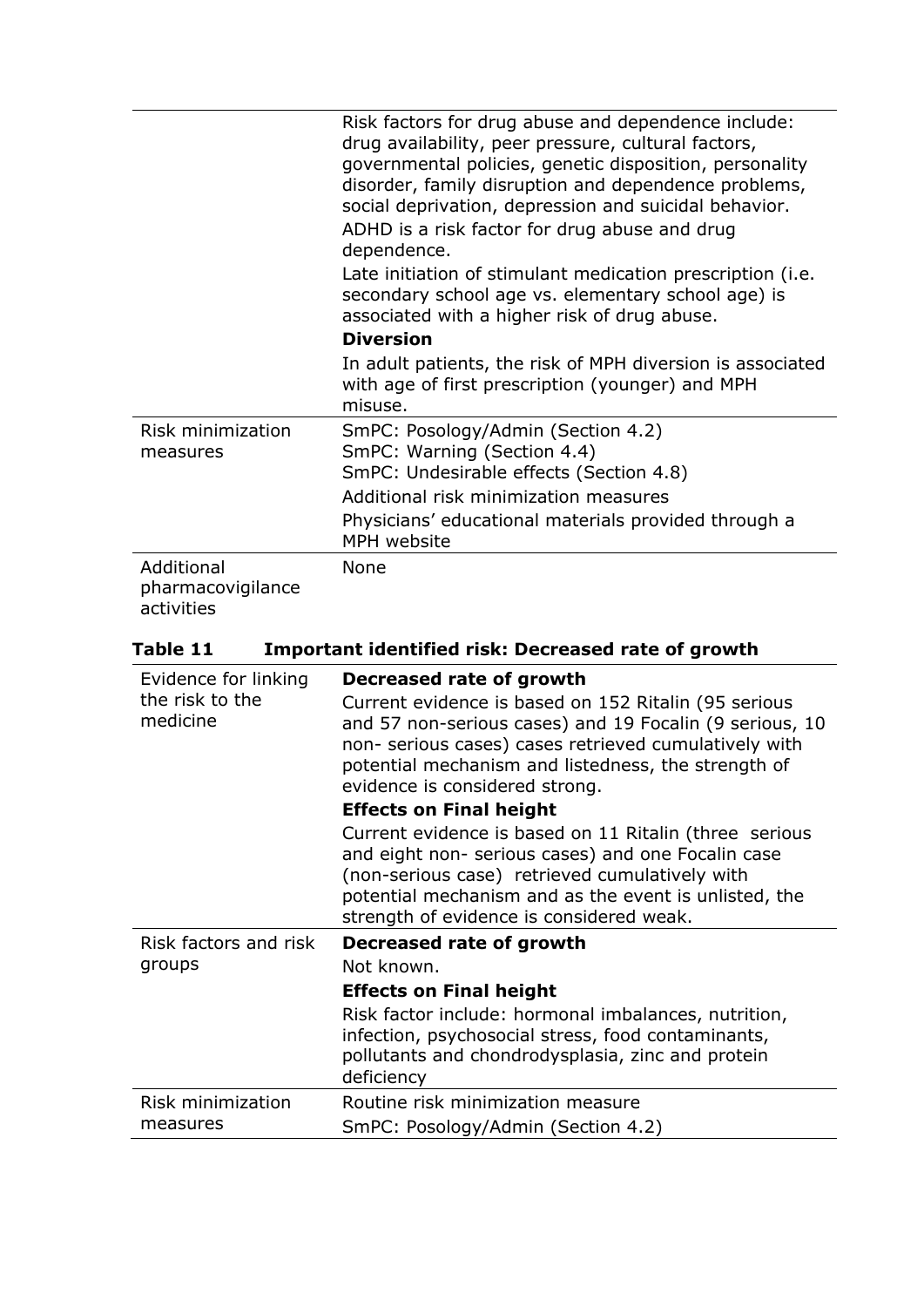|                                               | SmPC: Warnings (Section 4.4)                                        |
|-----------------------------------------------|---------------------------------------------------------------------|
|                                               | SmPC: Undesirable Effects (Section 4.8)                             |
|                                               | Additional risk minimization measures                               |
|                                               | Physicians' educational materials provided through a<br>MPH website |
| Additional<br>pharmacovigilance<br>activities | None                                                                |

| Table 12 | Important identified risk: Cerebrovascular disorders |
|----------|------------------------------------------------------|
|          |                                                      |

| Evidence for linking<br>the risk to the<br>medicine | Current evidence is based on 126 Ritalin (125 serious<br>and one non-serious case) and 11 Focalin (10 serious, 1<br>non-serious cases) cases retrieved cumulatively with<br>potential mechanism and listedness, the strength of<br>evidence is considered strong.    |
|-----------------------------------------------------|----------------------------------------------------------------------------------------------------------------------------------------------------------------------------------------------------------------------------------------------------------------------|
| Risk factors and risk<br>groups                     | Known risk factors for cerebrovascular disorders include<br>smoking, hypertension, obesity, dyslipidemia, diabetes<br>mellitus, and vascular disorders.                                                                                                              |
| Risk minimization<br>measures                       | Routine risk minimization measure<br>SmPC: Contraindications (Section 4.3)<br>SmPC: Warnings (Section 4.4)<br>SmPC Undesirable Effects (Section 4.8)<br>Additional risk minimization measures<br>Physicians' educational materials provided through a<br>MPH website |
| Additional<br>pharmacovigilance<br>activities       | None                                                                                                                                                                                                                                                                 |

| <b>Important identified risk: Neonatal toxicity</b><br><b>Table 0</b> |                                                                                                                                                                               |
|-----------------------------------------------------------------------|-------------------------------------------------------------------------------------------------------------------------------------------------------------------------------|
| Evidence for linking<br>the risk to the<br>medicine                   | <b>Neonatal cardio-respiratory toxicity</b><br>Current evidence is based on eight Ritalin (eight serious                                                                      |
|                                                                       | and zero non-serious) cases and zero Focalin serious<br>case retrieved cumulatively with potential mechanism<br>the strength of evidence is considered weak.                  |
|                                                                       | <b>Effects on neonatal growth</b>                                                                                                                                             |
|                                                                       | Current evidence is based on one serious Ritalin case<br>retrieved cumulatively with potential mechanism and<br>unlistedness, the strength of evidence is considered<br>weak. |
| Risk factors and risk<br>groups                                       | Risk factors include drug/alcohol abuse, complications<br>of pregnancy.                                                                                                       |
| Risk minimization<br>measures                                         | Routine risk minimization measure                                                                                                                                             |
|                                                                       | SmPC: Warning (Section 4.6)                                                                                                                                                   |
|                                                                       | Additional risk minimization measures                                                                                                                                         |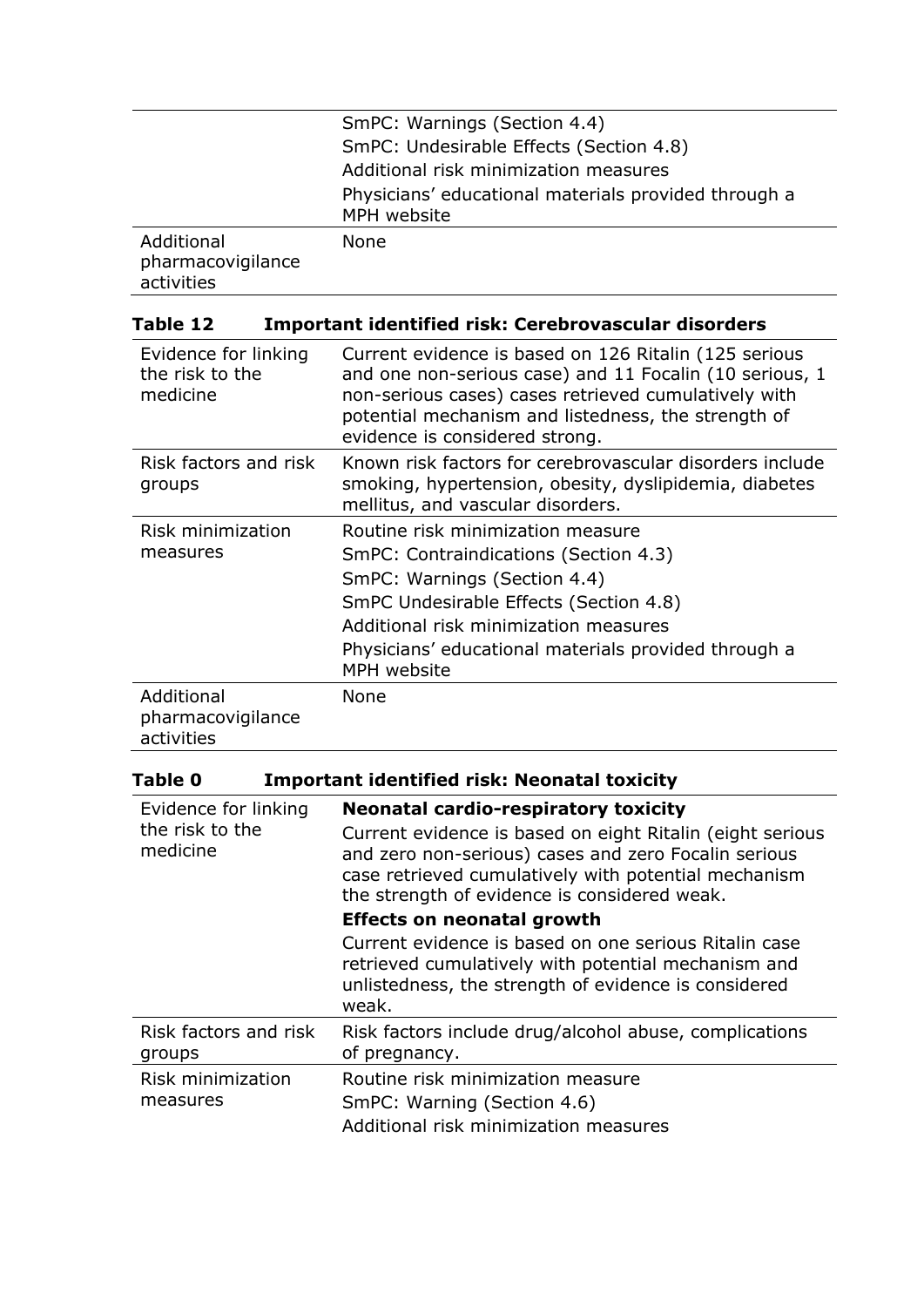|                   | none |  |
|-------------------|------|--|
| Additional        | None |  |
| pharmacovigilance |      |  |
| activities        |      |  |

| Table 14                                            | <b>Important potential risk: Sexual maturation (delayed)</b>                                                                                                                                                                                                                             |
|-----------------------------------------------------|------------------------------------------------------------------------------------------------------------------------------------------------------------------------------------------------------------------------------------------------------------------------------------------|
| Evidence for linking<br>the risk to the<br>medicine | Current evidence is based on 12 Ritalin (five serious<br>and seven non-serious cases) and no cases received for<br>Focalin cumulatively, and as the event is unlisted, the<br>strength of evidence is considered weak.                                                                   |
| Risk factors and risk<br>groups                     | Not well established. Disorders including diabetes<br>mellitus, inflammatory bowel disease, kidney disease,<br>cystic fibrosis and anemia can delay sexual<br>development. Development may be delayed in<br>adolescents receiving radiation- or chemotherapy or<br>who lose body weight. |
| Risk minimization<br>measures                       | Routine risk minimization measure<br>none<br>Additional risk minimization measures<br>none                                                                                                                                                                                               |
| Additional<br>pharmacovigilance<br>activities       | <b>None</b>                                                                                                                                                                                                                                                                              |

| Table 15 | <b>Important potential risk: Suicidality</b> |  |  |  |  |
|----------|----------------------------------------------|--|--|--|--|
|----------|----------------------------------------------|--|--|--|--|

| Evidence for linking<br>the risk to the<br>medicine | Current evidence is based on 464 Ritalin (419 serious<br>and 45 non-serious cases) and 50 Focalin (43 serious<br>and seven non- serious cases) cases retrieved<br>cumulatively, with known potential mechanism and<br>information provided in SmPC, the strength of evidence<br>is considered strong. |
|-----------------------------------------------------|-------------------------------------------------------------------------------------------------------------------------------------------------------------------------------------------------------------------------------------------------------------------------------------------------------|
| Risk factors and risk<br>groups                     | There may be an association between ADHD and<br>suicide, mostly through increasing severity of co-morbid<br>conditions.                                                                                                                                                                               |
| Risk minimization<br>measures                       | Routine risk minimization measure<br>SmPC: Contraindication (Section 4.3)<br>SmPC: Warning (Section 4.4)<br>SmPC: Undesirable Effects (Section 4.8)<br>Additional risk minimization measures<br>Physicians' educational materials provided through a<br>MPH website                                   |
| Additional<br>pharmacovigilance<br>activities       | None                                                                                                                                                                                                                                                                                                  |